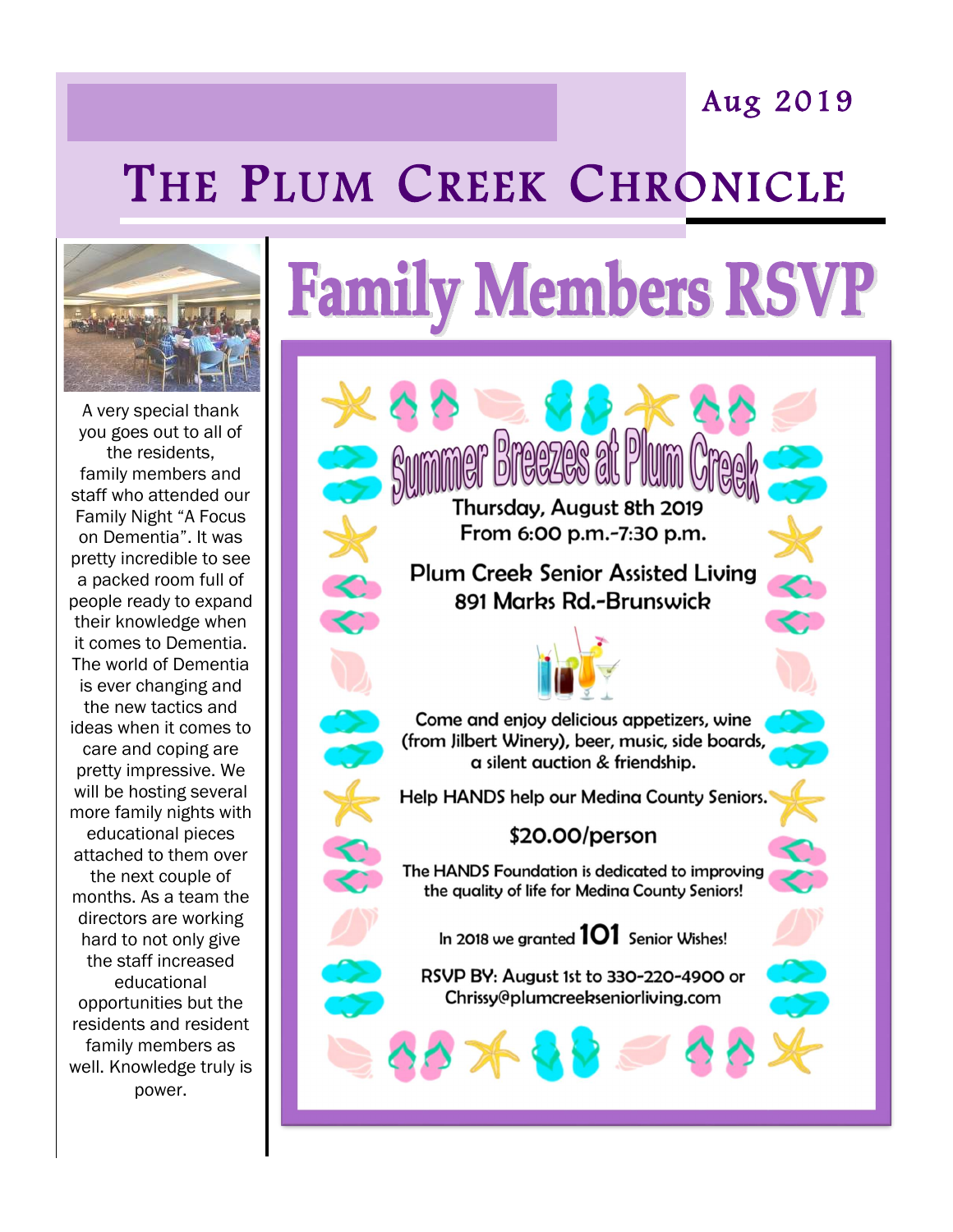

The outdoor areas that are best for the residents are the courtyard and back patio. We are asking all residents to refrain from walking on the sidewalks out front or on the side of the building unless being escorted by a family member.



Remember when you are driving through the parking lot to drive extra slow. People are constantly coming and going which requires them to walk through the parking lot so please be mindful of those people.



Susan  $P_1 - 8/2$ Linda S. - 8/4 Franklin H. - 8/5 Sophie C. - 8/12 Mary A. - 8/14 Richard C. - 8/19 Audrey B. - 8/24 Beverly D. - 8/28 Rose K. - 8/30





David Currier, a well known dementia specialist, will lead the Virtual Dementia Tour here at Plum Creek on Thursday, August 15th. You can sign up for the 4:00p.m. group or the 5:00p.m. group. You must RSVP to 330-220-4900 by Friday, August 8th. This workshop was specially



To say Elvis had the ladies "all shook up" is an understatement! Vegas Day is a super fun event we are so proud to host every year. The event was complete with Vegas style games including black jack, poker and even slot machines to name a few. Our dedicated Dietary Manager Debbie prepared for us the most appetizers and wonderfully delicious desserts. A bar area served beer, wine and even margaritas. The true hit of the event was Elvis, making his first ever debut here at Plum Creek! He danced, he sang, he performed and the ladies LOVED him. We will absolutely be inviting him back. Thank you to everyone who took time out of their day to attend we hope you had so much fun.



designed to let each participant experience firsthand how dementia effects perception and creates challenges for the individual and caregiver. A lively discussion will also review ways in which the caregiver might change their approach when interacting with the person with dementia, making the job of caring for someone easier. You don't want to miss this!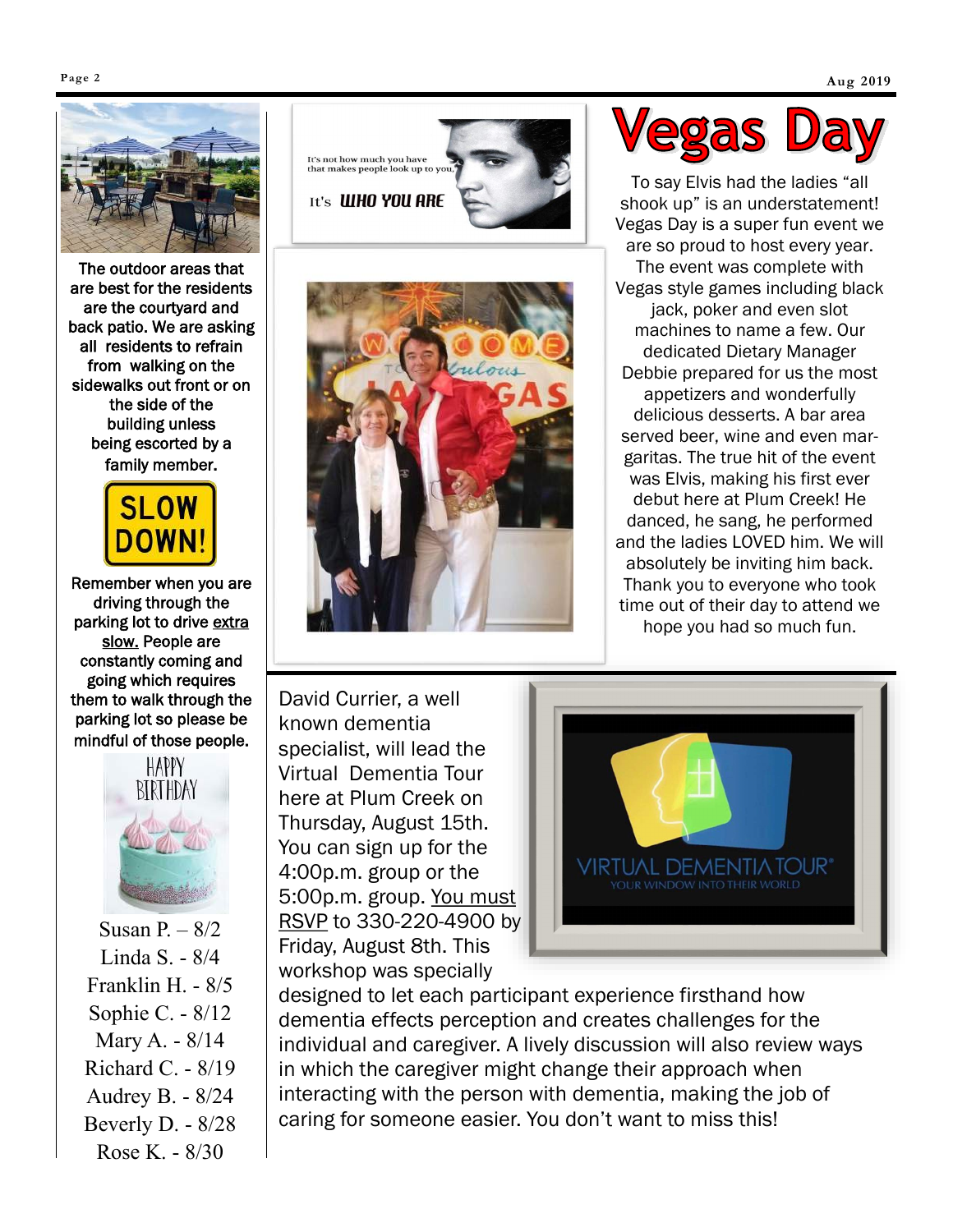

Our most relaxed family night of the year! Live Music: Appetizers: Desserts: Wine: Beer Date: Monday, September 9th Time: 6:30-7:30 Place: Plum Creek Patio



We have been getting a lot of questions lately in regards to Flu & Pneumonia Shots. We will host a Flu & Pneumonia Shot Clinic coming up in the fall. It is not required that your loved one receive either of the vaccinations however it is strongly encouraged. Consent forms will be sent out prior to the clinic as will a set date.





Throughout the year we have received a ton of questions about the Medicare Annual Enrollment Period, when it takes place and how it works. Above you can see the enrollment time and when the new coverage actually begins. In September we will have a representative from Medicare Advisors come out to speak with everyone about options. A date will be listed in your next newsletter so sit tight!



Halloween is almost here and it's time for our annual Trick or Treat extravaganza! Trick or Treat will be held at Plum Creek on Monday, October 28th from 6:30p.m. - 8:00p.m. We typically have well over 500 children travel the halls of Plum Creek going door to door to collect candy. Residents sit outside their doors and pass out candy as the Trick or Treaters pass their apartments. We ask that the family members bring in at least 10 bags of candy. Candy should be handed into the front desk. Candy will be used for the community. It is not likely that your resident family member will receive the candy that you brought in. We share it with all of the resident and make sure that everyone has candy all evening.